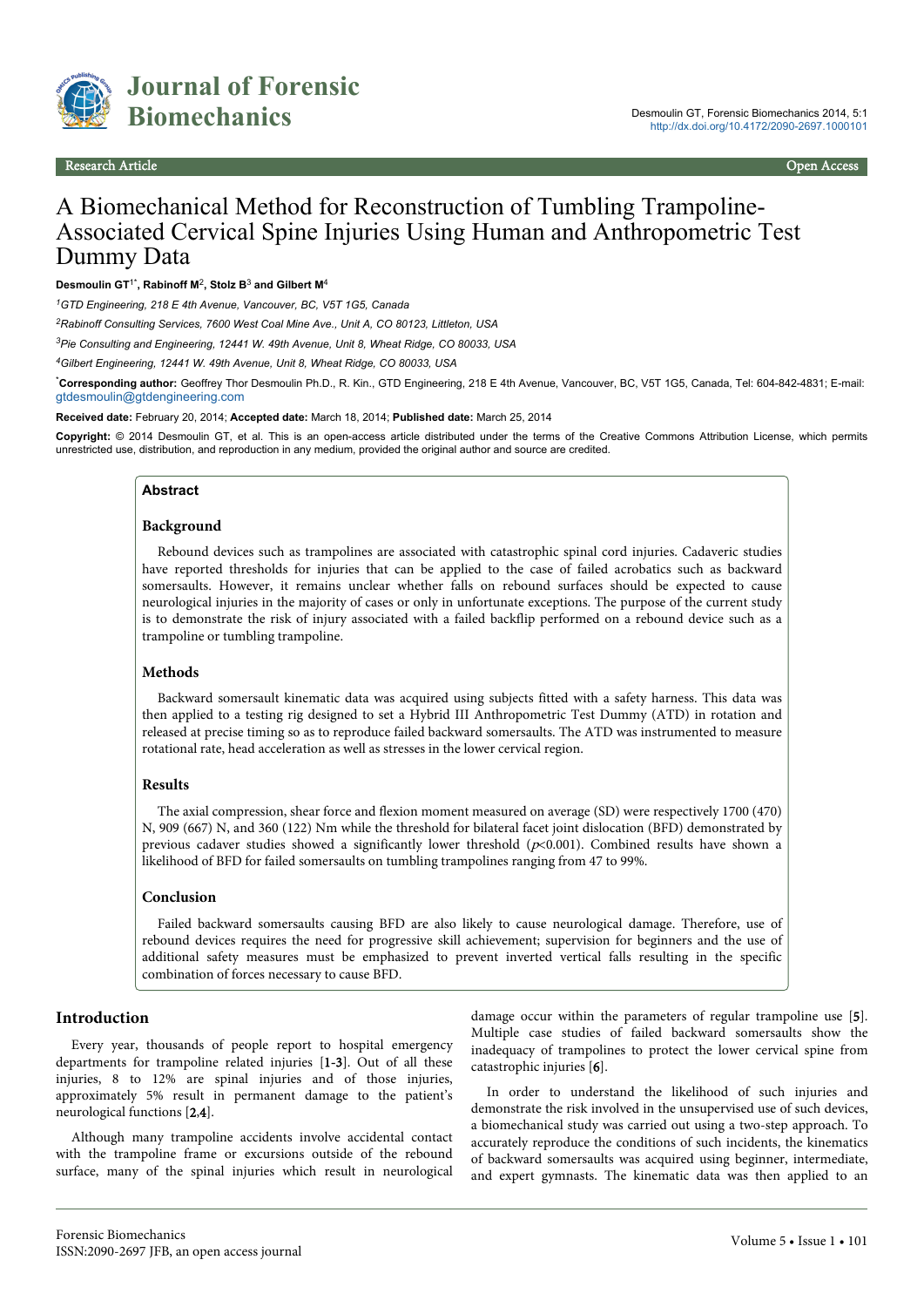Page 2 of 7

Anthropometric Test Dummy (ATD) instrumented to measure cervical loads.

# **Background**

The risk associated with trampolines and other rebound devices has long been known [6]. Reports of fractures and fracture-dislocations have become quite common [7]. However, serious neurological damage can occur at much lower stresses when dealing with Bilateral Facet Dislocations (BFD) [3,8,9]. The risk of dislocations can therefore be considered as a minimal threshold for possible catastrophic spinal injuries when looking at trampolines. The potential for spinal cord lesions and quadriplegia in the case of BFD has been reported to be between 50 to 84% [10,11].

Ivancic et al. [12] have shown such injuries to occur when the spinal cord is subject to a combination of loads as low as 264.5 N in compression, 54.5 N in shear and 17.7 Nm in flexion for the C5/C6 spinal unit. The threshold of neighbouring spinal units was reported as being slightly higher in flexion moment as shown in Table 1, while other stress types were comparable.

| Loading                | C3/C4 | C5/C6 | C7/T1 |
|------------------------|-------|-------|-------|
| Axial                  | 215.5 | 264.5 | 226.7 |
| Compression (N)        |       |       |       |
| Anterior<br>Shear (N)  | 60.6  | 54.5  | 108.3 |
| Flexion<br>Moment (Nm) | 35.3  | 17.7  | 37.4  |

| Table 1: Neck load tolerance values as reported by Ivancic et al. [12]. |  |
|-------------------------------------------------------------------------|--|
|-------------------------------------------------------------------------|--|

Nightingale et al. also observed this type of injury in cadaver head and neck specimen that had been rotationally constrained under axial loading [8]. It may be observed that this type of constraint is comparable to the behaviour of a head being pushed into a compliant surface. The values obtained by this research group, however, differ from the Ivancic findings [12] by showing a more conservative injury threshold of  $1720 \pm 1234$  N (mean  $\pm$  SD) for axial loads exclusively. A similar study by the same research group has also shown two dislocations caused by pure flexion moments with thresholds of 36.2 Nm at C1-C2 and 42.2 Nm at C2-C3 [13]. Although these results cannot be directly compared to Ivancic's results on a spinal unit basis, the order of magnitude of these results are similar to the most caudal spinal units reported by Ivancic [12].

The results published by the two research groups offer a range in which the BFD can be expected to occur. This can therefore be applied as injury threshold when interpreting the results of an analogous model.

Further, this type of injury occurs quickly according to Winkelstein and Myers' 1997 review paper [14]. By imaging the mechanism as it took place, cervical spine injuries have been shown to occur in less than 20 ms.

# **Materials and Methods**

#### **Human surrogate testing**

Backward somersault kinematic data was acquired by using 8 test subjects of varying skill level, height and weight whose informed consent was obtained. Table 2 summarizes the biometrics and skill level of each subject. The former was assessed by an expert in gymnastics [15].

| Subject<br>ID* | Weight<br>(kg) | Height<br>(cm) | Gender<br>(M/F) |
|----------------|----------------|----------------|-----------------|
| <b>B1</b>      | 59.5           | 170.8          | M               |
| B <sub>2</sub> | 69.7           | 175.3          | M               |
| B <sub>3</sub> | 73.3           | 176.3          | M               |
| <b>B4</b>      | 64.0           | 185.9          | M               |
| B <sub>5</sub> | 54.9           | 171.5          | M               |
| 11             | 77.7           | 182.6          | M               |
| E1             | 65.5           | 170.7          | F               |
| E <sub>2</sub> | 63.4           | 165.1          | F               |
| E <sub>3</sub> | 53.8           | 159.0          | F               |

Table 2: Subject biometrics and gymnastics proficiency. \*B: Beginner; I: Intermediate; E: Expert.

Subjects were instrumented using light-reflective markers as to track rotation of their torso and head (Figure 1).



Figure 1: Marker placement (PSIS: Posterior Superior Iliac Spine and ASIS: Anterior Superior Iliac Spine).

For improved safety, the subjects were placed into a gymnastic harness, which was attached to an overhead traveling rig installed above the rebound device. The harness allowed freedom of movement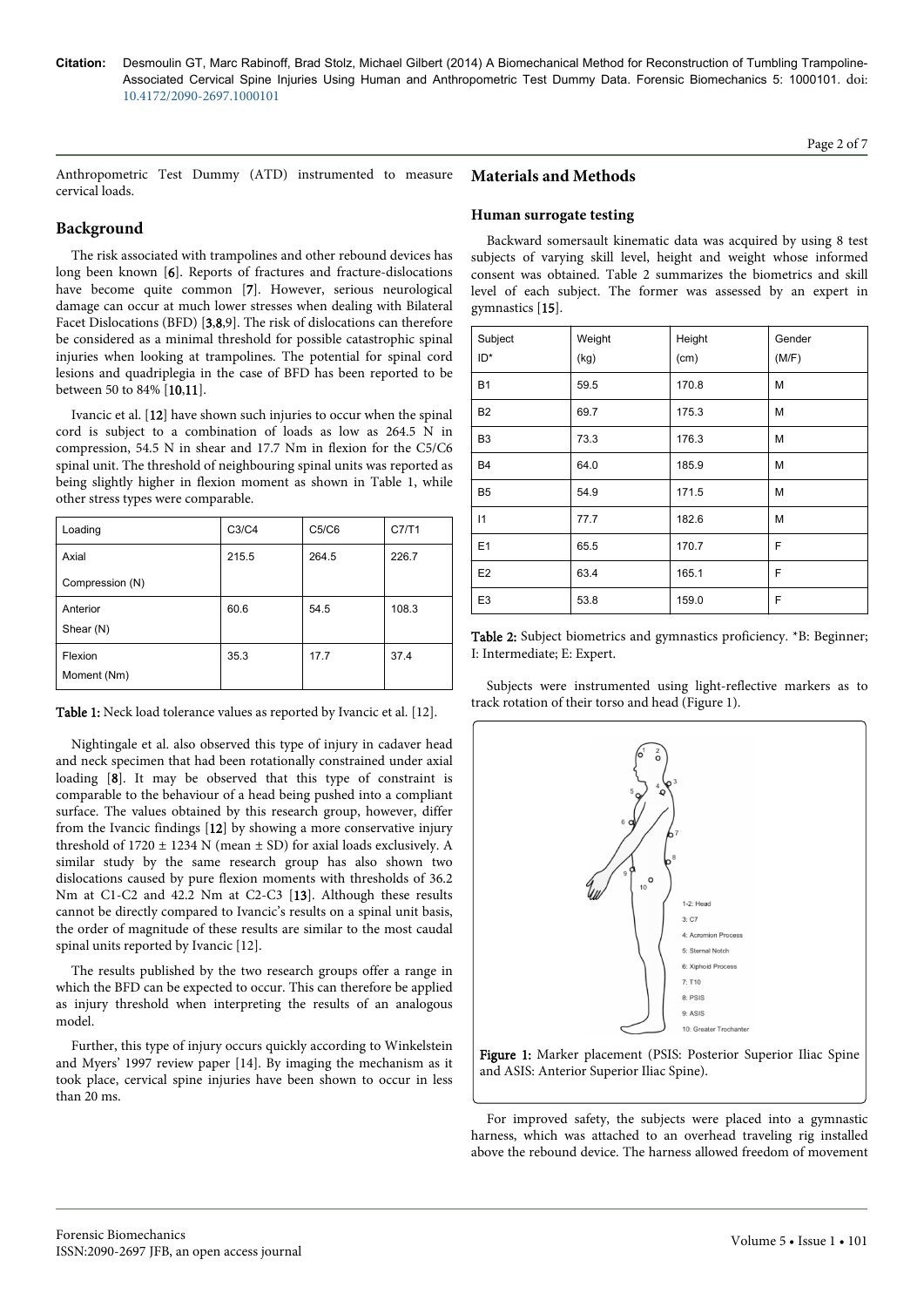to jump and rotate while allowing a spotter to prevent accidental contact of the head or neck on the rebound surface.

Each subject was asked to perform at least 3 backward somersaults under each of the following conditions: using 2 preliminary bounces, using 1 preliminary bounce, using no preliminary bounce. By default, beginner rotation rates were not fast enough to have successfully completed the somersault without the aid of a harness. All somersaults were recorded using a high-speed Photron Camera positioned laterally as to observe motion in the sagittal plane. The footage was then processed to extract the head and limb angles using the "Normal Angle" tool of Silicon Coach Software. The "Stop Watch" function was also used to identify the time at which the subject reached the "inverted position". This time was used as the "time of impact".

Head and limb angle were measured using the reflective markers at a sampling rate of 100 Hz as shown in Figure 2. Angular rate of change was measured and filtered using a 9-point moving average.



To measure jump height, one subject was instructed to perform vertical jumps in the same manner they would if they intended to perform a backward somersault. Jumps were performed using each of preliminary jump conditions previously described. The Stop Watch function was then used to measure the subject's airtime, from toe off to toe on, and calculate the jump height based on the equation of motion of a free falling body strictly under the effects of gravity.

The rebound device used for this test was a tumbling trampoline (TT) manufactured by TumblTrak (Mount Pleasant, MI), 30 ft in length and 6.9 feet in width.

#### **ATD Drop testing**

Using the kinematic data obtained through the less experienced human surrogate testing, the conditions of a failed backward somersault injury were reproduced using a fifty percentile male Hybrid III anthropomorphic test dummy (Humanetics ATD, 78051-218-H, Huron, OH). To conservatively reconstruct falls suffered by the less experienced, the lower beginner rotation rates were used together with only the lower jump heights recorded (no preliminary bounce condition).

To effectively reproduce the kinematics of a full-scale failed backward somersault, a testing rig was designed and constructed in order to achieve repeatable, predictable testing results (Figure 3).



Figure 3: ATD testing rig.

This rig used an electric motor coupled to an optical encoder, with a closed-loop feedback control system. The encoder was mounted directly to the axle that held the dummy in order to achieve a desired rotational speed of the system. The ATD was mounted on a pneumatic quick-release axle coupled with the geared motor. A hydraulic lift was used to control the height of the axle from which the rotating dummy would drop. The system was controlled via software where the rotation speed could be programmed and monitored relative to the pneumatic quick-release of the dummy. During each test, the dummy was rotated to a prescribed angular rate and then released at a precise moment such that the dummy would rotate, fall, and contact the trampoline surface at a desired orientation.

An angular rate sensor (Diversified Technical Systems, ARS-1500, Seal Beach, CA) positioned in the posterior portion of the pelvic region was also used to measure the torso rate of rotation. A standard CFC180 filter was then applied to the signal [11]. The same laterally positioned camera setup was used to measure the head angle at impact and confirm the rotational rate measured by the angular rate sensor. Markers were positioned on the ATD, in a similar manner as with the human subjects as to extract head angle at impact and rotational rate.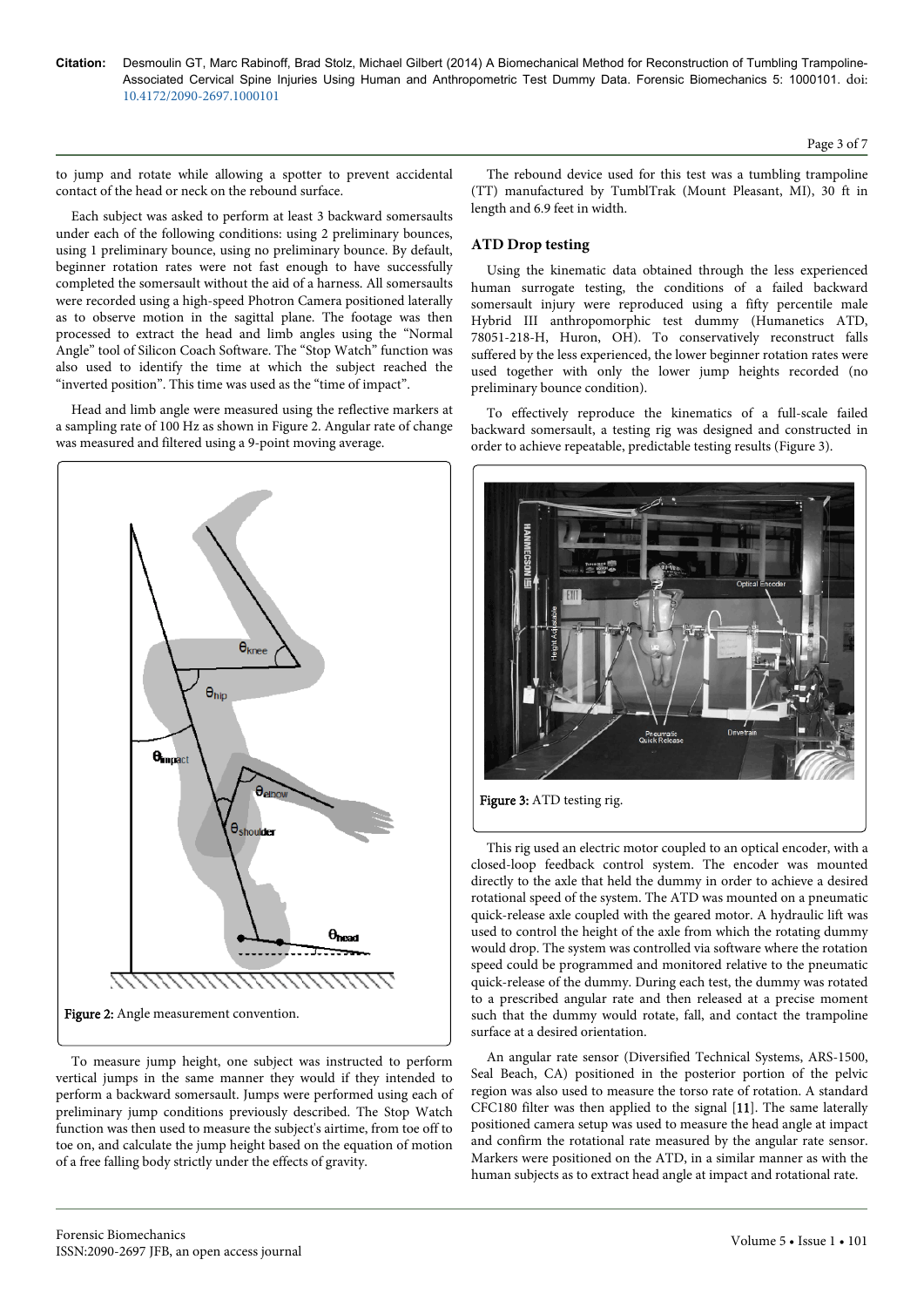Page 4 of 7

To describe the loads applied to the cervical spine, a 6-axis load cell (Humanetics ATD, IF-210-HC, Huron, and OH) was positioned at the junction between the neck and thorax of the dummy. This junction can be assumed to represent the approximate location of the C5/C6 spinal unit. Acceleration of the head was measured by two sets of 3 linear accelerometers (Endevco, #7264C-2K, Irvine, CA) positioned orthogonally at the head's center of gravity. Head Injury Criterion or HIC (HIC15 and HIC36) was then calculated for each dataset. All data collected by the load cell and accelerometers was filtered using a standard CFC1000 filter, in accordance with SAE J211.

Tests with the ATD were carried out on the same tumbling trampoline as for human testing. For comparison purposes, the same ATD tests were repeated on a high performance trampoline (6 ft by 12 ft). This trampoline was qualitatively observed as being more compliant than the tumbling trampoline.

Groups differed between skill levels and surfaces. Descriptive statistics and independent samples t-tests between groups were applied to the data. Risk of injury was quantified using a cumulative probability plot based on the comparison of study results and previously published injury thresholds. Linear regression was used to determine relationships between biomechanical injury parameters and somersault kinematics.

# **Results**

### **Human surrogate testing**

The average jump heights were measured at 0.75, 1.03, and 1.09  $\pm$ 0.01 m for standing, one, and two bounces respectively. Limb orientations were also measured for each jump and averaged as shown in Table 3. The average was subsequently used for the ATD drop test.

| Joint                | Avg Angle $\pm$ SD (deg) | Range<br>$(\text{deg})$ |
|----------------------|--------------------------|-------------------------|
| Elbow Angle 01       | $115 \pm 10$             | 45 to 180               |
| Shoulder Angle 02    | $19 \pm 13$              | -41 to 178              |
| Hip Angle $\Theta$ 3 | $65 \pm 4$               | 21 to 83                |
| Knee Angle 04        | $76 \pm 7$               | 39 to 127               |

Table 3: Joint angles at impact, measured in the sagittal plane.

Rotational rates varied greatly amongst skill levels. However, expert gymnasts (E1, E2) showed higher rotational speeds than beginners and intermediate gymnasts with an average of  $515 \pm 55$  deg/sec and a range of 354 to 667 deg/sec as shown in Figure 4.

In comparison, the results of the more novice subjects (B1-B5, I1) averaged at 291  $\pm$  14 deg/sec with a range of 149 to 455 deg/sec. An independent samples t-test performed on these results shows expert rotational rates as significantly higher compared to the less experienced gymnasts and, therefore, should not be used interchangeably ( $p<0.0001$ ). The rotational rate results of the less experienced were therefore chosen as the range to use for ATD trials.

### **ATD Drop testing**

A total of 44 trials were performed. The body angle at impact for these simulated failed backward somersaults averaged at  $13.5 \pm 17.4$ deg with a range of -29 to 47 deg with respect to the vertical.



Figure 4: Average angular rate at impact grouped by skill level. Under an independent samples t-test, the average of the expert (E1, E2) data was shown to be significantly greater  $(p<0.0001)$  when compared to the rest of the data.



The measured loads are displayed in Figure 5 along with the C5/C6 bilateral facet dislocation tolerance values reported by Ivancic et al. [12] and Nightingale [8,13].

The peak values collected during the current study can be seen breaching the Ivancic threshold on average  $24.0 \pm 5.1$  msec and  $23.0 \pm 1.1$ 4.8 msec after impact for the TT and high performance trampoline data, respectively.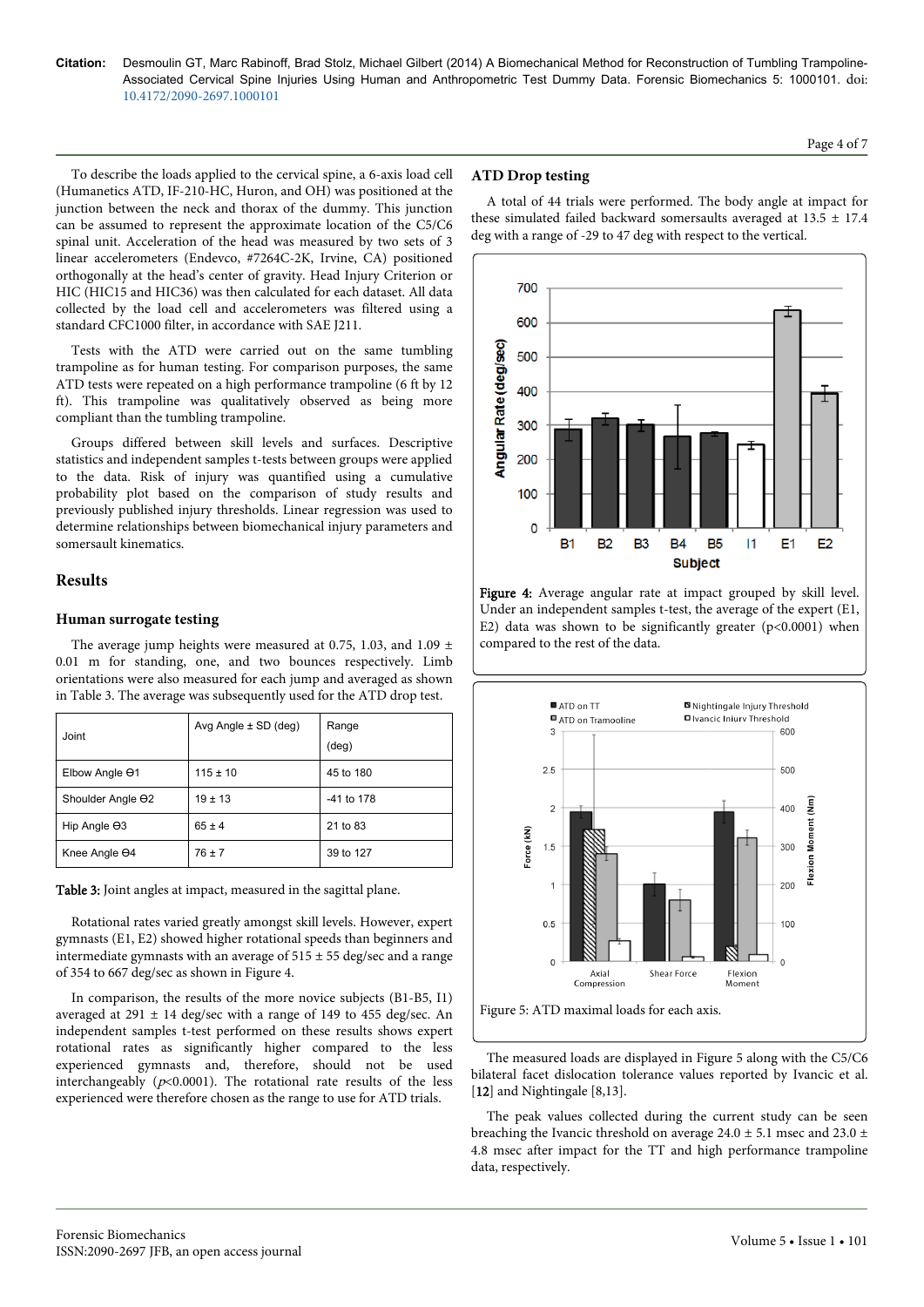Figure 6 shows neck load data in relation with rotational rate. The data is largely concentrated between 200-300 deg/sec. The relationship is non-linear but indicates higher loads for lower angular rates.

# **Discussion**

The purpose of this study was to investigate the likelihood of cervical injury for failed backward somersaults on rebound devices such as trampolines and tumbling trampolines by using BFD as a benchmark.



The HIC values recorded for the entire study ranged from 3 to 32. These values are well below the allowable limit of mid-sized males for automobile accidents which stands at 1000 [16].

The results collected on the TT show compression loads on average 7 fold higher (from 3.3 to 9.7) than the injury threshold of a C5/C6 spinal unit reported by Ivancic [12]. The results observed on the trampoline also breach the injury threshold but at lower values, which is expected considering the higher compliance of the high performance trampoline over the TT. One may also wish to compare the values obtained with the Nightingale injury threshold of 1720 N for a rotationally constrained head [8,13]. In this instance, the results are more closely matched but still significantly different between the two devices with average stresses of  $1949 \pm 79$  N (TT) and  $1401 \pm 90$  N (trampoline).

Statistically speaking, the likelihood of injury can be quantified using a cumulative probability plot based on the comparison of study results and previously published injury thresholds. In the case of the Ivancic thresholds, the results show a 99.99% probability of occurrence for breaching the threshold for all three measured stresses. Meanwhile, the Nightingale threshold shows a likelihood of injury of 47.01% based on its axial compression threshold. In other words, one may consider the likelihood of injury for a failed backward somersault on a rebound device to stand between 47.01% and 99.99%.

According to the results shown by Ivancic, the threshold loads to cause disarticulation of the spine at C5-C6 are accompanied with a narrowing of the spinal canal. This canal pinch diameter has been measured post injury to be  $2.2 \pm 0.8$  mm in terms of average and standard deviation. This relatively small compression does not explain the spinal cord lesion that typically occurs [17]. What does explain the spinal cord lesion is the follow through loading or dynamic loading that continues to increase the canal pinch diameter roughly three times that of post impact narrowing  $[17]$  at 6.4  $\pm$  3.6 mm. Figure 7 illustrates the increased pinch suffered by the spinal cord through the three key phases of the injury.



Moreover, the time required for all three of Ivancic's injury thresholds to be exceeded stands at 24 and 23 msec on average for the TT and trampoline respectively. This is in close agreement with the cited articles [14,18] since the current experiments were performed on a more compliant surface that would tend to increase the time to peak load.

Further, cervical spinal cord injuries often result from the incapacity of the neck to stop the mass of the moving torso. Experiments show that neck injuries can be produced with only a percentage of torso weight, approximately 16 kg, following the head and neck in an impact with a velocity of 3.1 m/s which corresponds to a drop height of about 0.5 m which is lower than the minimal value drop test of 0.66 m used in the current study [9,18].

The type of surface also has an effect on neck injury [19]. In some head impacts, the head and neck are able to bend out of the path of the momentum of the torso that follows; the torso (chest, shoulders, or back) then contacts the surface and absorbs the torso momentum without loading the neck. This sort of behaviour is made less likely when dealing with rebounding devices such as a TT or a trampoline because of the reaction of the surface to the contact. As previously explained by Winklestein and Myers the pocketing of the head by a compliant impact surface reduces the ability of the head and neck to move out of the way of the torso and can increase the risk for neck injury [14]. This behaviour of the contact surface can be observed in the high speed videos of the simulated ATD falls as shown in Figure 8 which illustrate this point on a TT.

Additionally, the relationship seen between neck load and angular rate further confirms that a beginner performing a backward somersault at a lower angular rate would be more susceptible to suffer from the pocketing effect. To understand this, one may consider the opposite case where, at higher rotational velocities, the additional momentum of the body would tend to reduce the duration at which the inertia of the torso is aligned with the spine thus limiting the pocketing effect.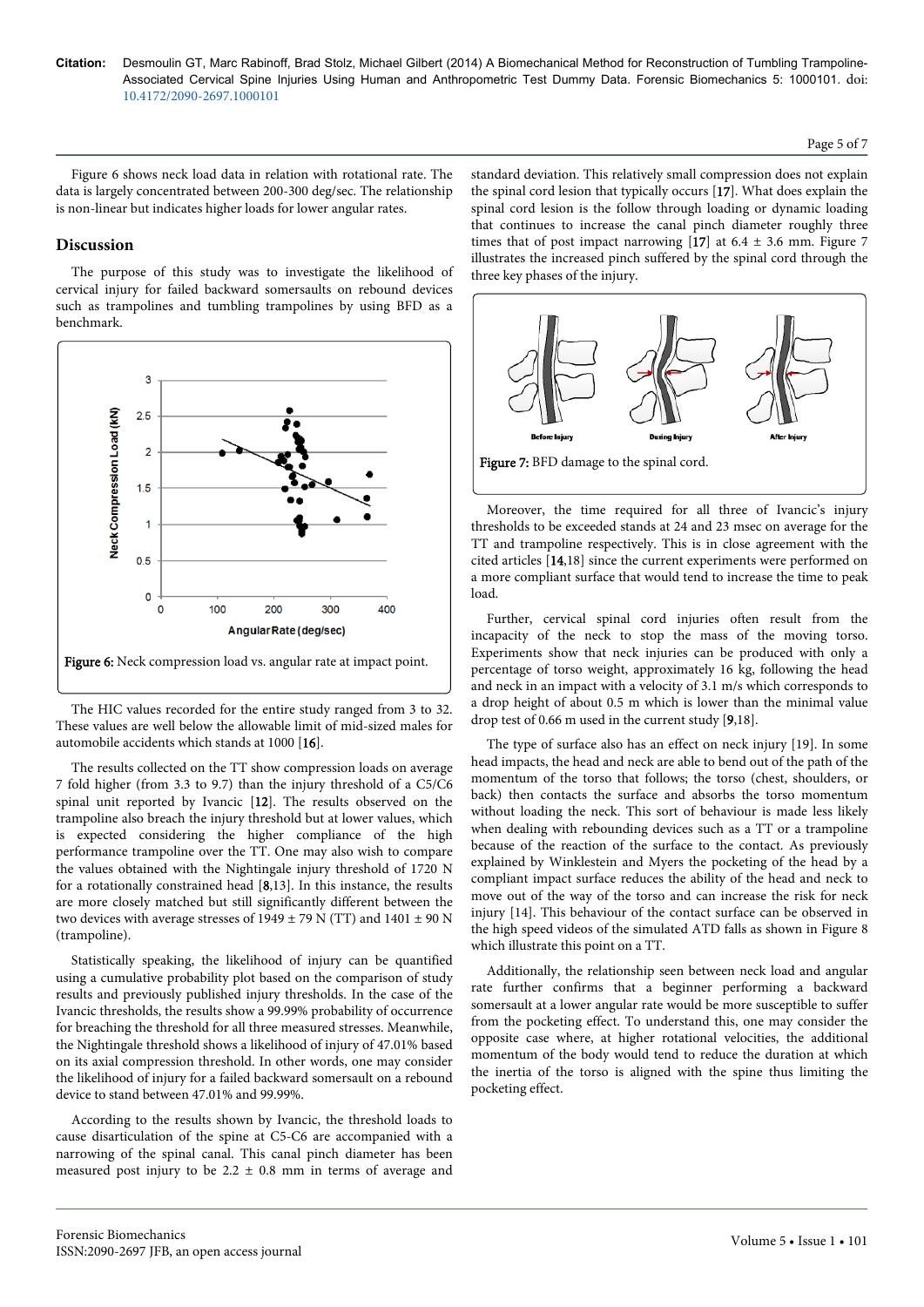# litigation captioned Duchesneau v. TumblTrak and Cornell University. **Nomenclature** ATD: Anthropometric Testing Dummy

BFD: Bilateral Facet Dislocation.

# **References**

Mark Nolette.

**Funding**

1. [Brown PG, Lee M \(2000\) Trampoline injuries of the cervical spine.](http://www.ncbi.nlm.nih.gov/pubmed/10940766) [Pediatr Neurosurg 32: 170-175.](http://www.ncbi.nlm.nih.gov/pubmed/10940766)

The funding for this research originated from the firm Eisenberg Rothweiler Winkler Eisenberg & Jeck P.C. in the context of the

- 2. [Furnival RA, Street KA, Schunk JE \(1999\) Too many pediatric](http://www.ncbi.nlm.nih.gov/pubmed/10224201) [trampoline injuries Pediatrics.](http://www.ncbi.nlm.nih.gov/pubmed/10224201)
- 3. [Bauze RJ, Ardran GM \(1978\) Experimental production of forward](http://www.ncbi.nlm.nih.gov/pubmed/659473) [dislocation in the human cervical spine. J Bone Joint Surg Br 60: 239-245.](http://www.ncbi.nlm.nih.gov/pubmed/659473)
- 4. [Silver J, Silver D, Godfrey JJ \(1986\) Trampolining injuries of the spine.](http://www.ncbi.nlm.nih.gov/pubmed/3770899) [Injury, 17: 117-124](http://www.ncbi.nlm.nih.gov/pubmed/3770899).
- 5. Nysted M, Drogset JO (2006) Trampoline injuries. British journal of sports medicine 40: 984-987.
- 6. [Ellis WG, Green D, Holzaepfel NR, Sahs A \(1960\) The Trampoline and](http://jama.jamanetwork.com/article.aspx?articleid=329864) [Serious Neurological Injuries: A Report of Five Cases JAMA: The Journal](http://jama.jamanetwork.com/article.aspx?articleid=329864) [of the American Medical Association 174: 1673-1676.](http://jama.jamanetwork.com/article.aspx?articleid=329864)
- 7. [Torg JS, Das M \(1984\) Trampoline-related quadriplegia: review of the](http://www.ncbi.nlm.nih.gov/pubmed/6493874) [literature and reflections on the American Academy of Pediatrics'](http://www.ncbi.nlm.nih.gov/pubmed/6493874) [position statement. Pediatrics 74: 804-812.](http://www.ncbi.nlm.nih.gov/pubmed/6493874)
- 8. [Nightingale WR, Doherty JB, Myers SB, McElhaney H J, Richardson, et](http://papers.sae.org/912915/) [al. \(1991\) The influence of end condition on human cervical spine injury](http://papers.sae.org/912915/) [mechanisms, Society of Automotive Engineers, New York, NY, United](http://papers.sae.org/912915/) **States**
- 9. [Nightingale RW, McElhaney JH, Richardson WJ, Best TM, Myers BS](http://www.ncbi.nlm.nih.gov/pubmed/8613449) [\(1996\) Experimental impact injury to the cervical spine: relating motion](http://www.ncbi.nlm.nih.gov/pubmed/8613449) [of the head and the mechanism of injury. J Bone Joint Surg Am 78:](http://www.ncbi.nlm.nih.gov/pubmed/8613449) [412-421.](http://www.ncbi.nlm.nih.gov/pubmed/8613449)
- 10. [Wolf A, Levi L, Mirvis S, Ragheb J, Huhn S, et al. \(1991\) Operative](http://www.ncbi.nlm.nih.gov/pubmed/1941117) [management of bilateral facet dislocation. Journal of neurosurgery 75:](http://www.ncbi.nlm.nih.gov/pubmed/1941117) [883-890.](http://www.ncbi.nlm.nih.gov/pubmed/1941117)
- 11. [O'Brien PJ, Schweigel JF, Thompson W \(1982\) Dislocations of the lower](http://journals.lww.com/jtrauma/Abstract/1982/08000/Dislocations_of_the_Lower_Cervical_Spine.12.aspx) [cervical spine. J Trauma acute care surgery 22: 710-714.](http://journals.lww.com/jtrauma/Abstract/1982/08000/Dislocations_of_the_Lower_Cervical_Spine.12.aspx)
- 12. [Ivancic PC, Pearson AM, Tominaga Y, Simpson AK, Yue JJ, et al. \(2008\)](http://www.ncbi.nlm.nih.gov/pubmed/19058109) [Biomechanics of cervical facet dislocation. Traffic Inj Prev 9: 606-611.](http://www.ncbi.nlm.nih.gov/pubmed/19058109)
- 13. [Nightingale RW, Carol Chancey V, Ottaviano D, Luck JF, Tran L, et al.](http://www.ncbi.nlm.nih.gov/pubmed/16620838) [\(2007\) Flexion and extension structural properties and strengths for male](http://www.ncbi.nlm.nih.gov/pubmed/16620838) [cervical spine segments. J biomech 40: 535-542.](http://www.ncbi.nlm.nih.gov/pubmed/16620838)
- 14. [Winkelstein BA, Myers B S \(1997\) The biomechanics of cervical spine](http://www.ncbi.nlm.nih.gov/pubmed/9247922) [injury and implications for injury prevention. Med Sci Sports Exerc, 29:](http://www.ncbi.nlm.nih.gov/pubmed/9247922) [246-255.](http://www.ncbi.nlm.nih.gov/pubmed/9247922)
- 15. [Kilbride J \(2007\) Case Murray v Chicago Youth Center. Supreme Court](http://cases.laws.com/illinois/illinois-sc-murray-v-chicago-youth-center) [of the State of Illinois.](http://cases.laws.com/illinois/illinois-sc-murray-v-chicago-youth-center)
- 16. Nahum AM, Melvin J (2002) Accidental injury: biomechanics and prevention, Springer.
- 17. [Ivancic P, Pearson A, Tominaga Y, Simpson A, Yue J, et al. \(2007\)](http://www.ncbi.nlm.nih.gov/pubmed/18090087) [Mechanism of Cervical Spinal Cord Injury During Bilateral Facet](http://www.ncbi.nlm.nih.gov/pubmed/18090087) [Dislocation. Spine 32: 2467-2473.](http://www.ncbi.nlm.nih.gov/pubmed/18090087)

# Figure 8: Head pocketing as reproduced during ATD testing.

In summary, five published mechanisms of injury agree with the test data: 1) Neck loads were sufficient to exceed reported thresholds to cause bilateral facet joint dislocation of C3/C4, C5/C6 or C7/T1 which caused significant canal pinch diameter; 2) Time to reach these threshold levels correspond well with the literature for the given conditions; 3) Minimal drop heights determined by human surrogate tests exceed reported drop heights that can cause cervical neck injury; 4) With this lower drop height, only a fraction of body weight was required to cause neck injury; 5) "Pocketing" of the impact surface such as that of rebound devices such as trampolines and TT increases risk of neck injury.

# **Conclusion**

With a likelihood of injury spanning from 47 to 99%, vertical falls on trampolines and tumbling trampolines where the head is the primary point of contact represent an undeniable risk. The need for progressive skill achievement, supervision for the less experienced and the use of additional safety measures must be emphasized. Such measures are readily available in the form of spotting rigs and harnesses such as the ones used to acquire human kinematic data in the current study. With the help of a qualified coach and spotter the risk of head contact caused by a failure to complete a somersault manoeuver is practically eliminated, thus eliminating the potential for injury.

# **Acknowledgment**

The authors would like to thank the attorneys at Eisenberg Rothweiler Winkler Eisenberg & Jeck P.C. for funding this important research in connection with the litigation captioned Duchesneau v. TumblTrak and Cornell University, and for providing the authors with unfettered discretion in designing their methodology, conducting their investigation, and reaching their conclusions. Furthermore, the authors extend their gratitude to Mr. John Martin, KARCO

Engineering LLC., Mr. Kody Sale, Ms. Christina M. Stevens and Mr.

Page 6 of 7